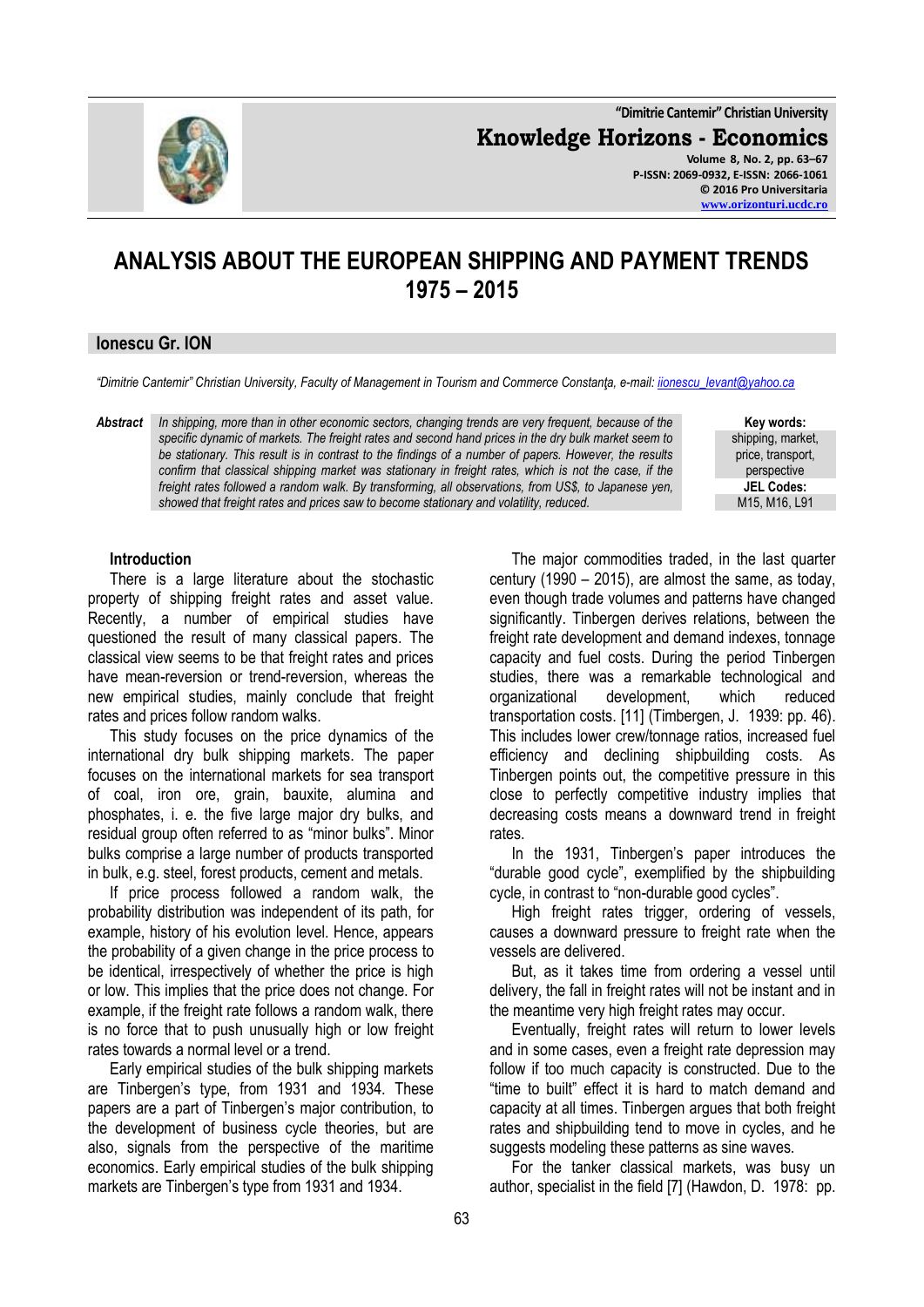203-217) The suggestion that freight rates, as a part of their stochastic nature, have a downward trend when they are high and have an upward trend when they are low has been referred to as the" mean reverting" nature of freight rates. The assumption of mean reversion in freight rates has been used in theoretical exemples of the valuation papers, of two authos - Bjerksund and Tvedt. [3] (Bjerksund, P., S. Ekern. 1995: pp. 118- 121.) &. [12] (Tvedt, J. 1998: pp. 167-175)

Tinbergen's two fundamental assumption about dry bulk shipping market prices, indicate the downward trend in price due to increased efficiency or mean reversion pattern, due to delayed capacity adjustment. On the contrary, results indicate that dry bulk shipping market prices follow random walks.

## **1 Studies and investigations referring to modern empirical literature**

Others authors [1] Berg-Andreassen, J.A. 1996a: pp. 370-375) studied the dry bulk markets by investigating freight rate observations from the Baltic Freight Index (BFI). This index was complied from freight rates on different dry bulk shipping routes, and was used for futures trading in freight rates at the Baltic International Freight Futures Exchange (BIFFEX). Daily observations. from April 1985, to December 1988, are studied for ten selected routes in the BFI.

Using the augmented Dickey-Fuller test, which has become the standard tool for testing for random walks, Berg-Andreassen concludes that the freight rates follow random walks. This implies that the process was nonstationary, but the first difference is stationary, i.e. it is integrated of order one.

Berg-Andreassen also, studied quarterly observations from 1990 to 2000, "of freight rates and of second hand prices for dry bulk vessels. The result was equal to those of the daily observations of freight rates, i.e. all series seem to follow random walks.

Some authors [2] (Berg-Andreassen J.A. 1996b: pp. 381-395), after ten years of quarterly observations from three BFI routes, they did were tests for order of integration. For each of routes, both spot freight rates and time charter freight rates are available.

Berg-Andreassen concludes that all freight rates are integrated of order one, which indicates that the variables follow random walks. Kavussanos and Nomikos Two specialists [10] (Kavussanos, M.C., N.K. Nomikos.1999: pp. 353-376), also argue that the BFI follows a random walk. The focus of their paper is to investigate the unbiasedness hypothesis of the BIFFEX futures prices hypothesis.

For each of routes, both spot freight rates and time charter freight rates were available. Berg-Andreassen concludes that all freight rates are integrated of order one, which indicates that the variables follow random

walks. Kavussanos and Nomikos also argue that the BFI followed a random walk.

Were studied the monthly freight rates [14] (Veenstra, A.W., P.H. Franses. 1997: pp. 447-458.) the monthly freight rates for three capsize and three panama routes. Observations cover the period, September 1983, to August 1993. using an Dickey-Fuller test, without a time trend on the natural logarithm of the observations, they conclude that all series are non-stationary at a 1% level. At a 5% level the hypothesis of non-stationarity, can be rejected for two of the panamax routes. Despite this, Veenstra and Franses assume for the rest of study bulk markets, that the log of the freight rates are integrated of order one.

Their main conclusion is that the freight rates follow random walks but are co-integrated [13] (Veenstra, A.W. 1996: pp. 79-81).

Kavussanos Was studied, also, about the volatility in dry freight rates, about spot and time charter freight rates. [9] (Kavussanos, M.G. 1996: pp. 67-92.0. He uses monthly data, from 1973, until 1992, where the time charter market is represented by an aggregated freight index and the spot market is represented by an aggregated index as well as data series, representing each of the three vessel types; capsize, panamax and handysize.

The log of all of these data series is reported to be integrated of order one and are co-integrated.

Others authors [5] (Glen, D.R., P. Rogers. 19): pp. 245-260) have studied freight rates index for the Capesize market and find that for all routes the freight rates in level form are non-stationary, but for the first difference the unit-root hypothesis can be rejected.

Studies in field [6] (Hale, C., A. Vanags (1992: 31- 39).have focused on the stochastic nature of relation between the second hand values of handysize, panamax and capsize vessels. They have studied monthly observations, from October 1970, to July 1988, for each of the vessel types and conclude that all variables are integrated of order one and, hence, seem to follow random walks. Was extended [4] Glen, D.R. 1997: pp. 245-260) the data set used by Hale and Vanags, to cover monthly observations for the period 1979 to 1995. Basically, he confirms the result of Hale and Vanags that the log of the second hand values are integrated of order one. He also concludes that the asset prices are co-integrated.

Has studied, also [9] (Kavussanos, M.G. 1997: pp. 433-443) has studied the volatility in dry bulk second hand values. Are studied, Monthly observations, from 1976, to 1995. Using a methodology for seasonal data, Kavussanos reports indicate that the log of all second hand prices are integrated of order one. In the paper, time charter freight rates are, also, studied and are found to be stationary, a fact which contradicts the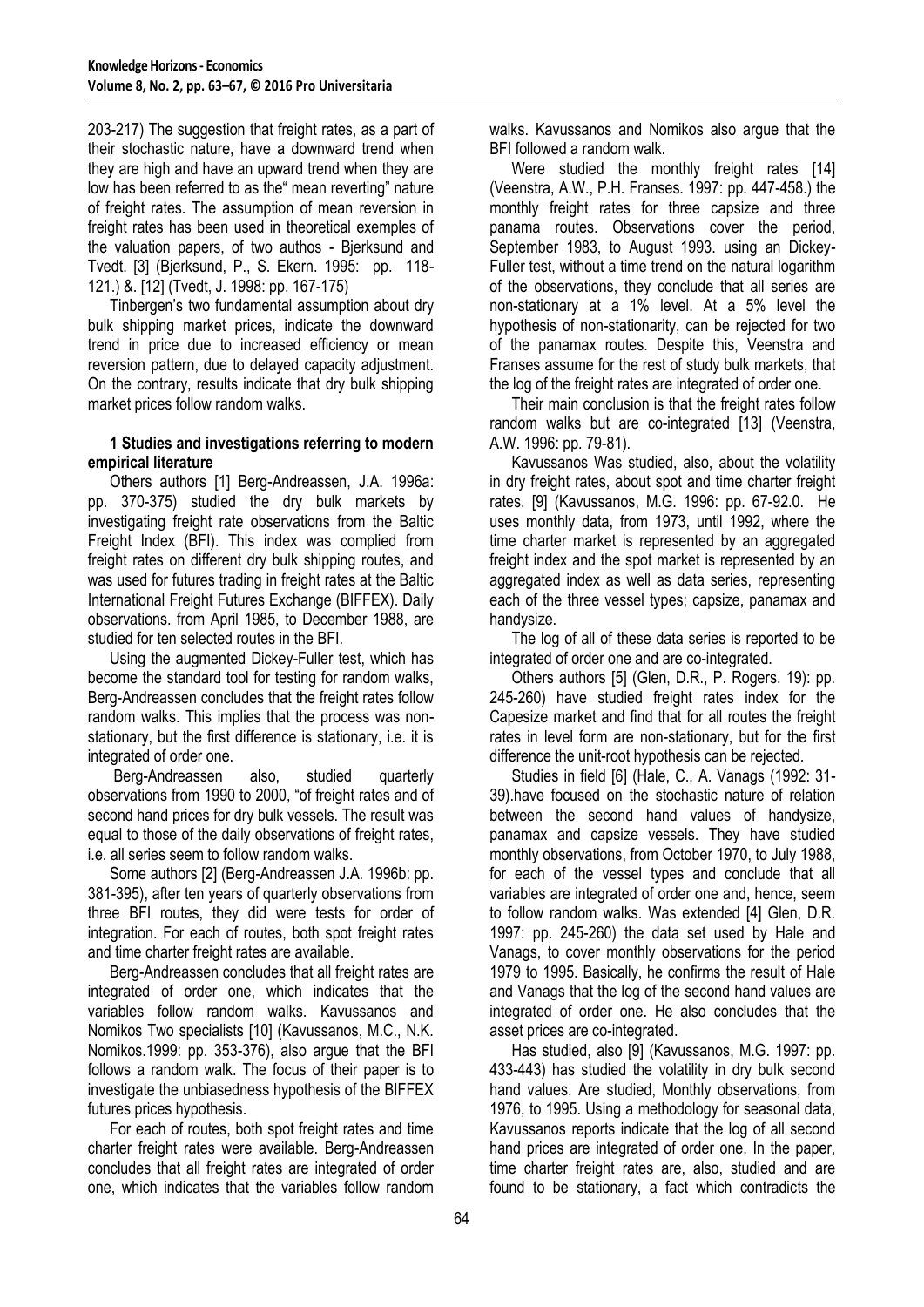results of Kavussanos, from 1996, but no test of this is presented.

With only, very few exceptions, the evidences seem very strong, from the modern literature, because that freight rates and second hand values in the dry bulk shipping markets followed random walks.

This means that high prices not necessarily are followed by lower prices and vice versa. The next section of this paper re-established the result from the empirical shipping literature as regards the lack of stationarity in dry bulk freight rates and second hand values.

For completeness new building prices are also included in this study. Thereafter, an alternative perspective is suggested: the study is carried out on the same set, but the denomination of the observations is changed from, US\$, to Japanese yen.

## **2 Eloquent digits**

The dry bulk data employed in this paper are any observations from the SeaWin database, which is based on observations from Clarkson Research Studies Ltd of London, Fearnleys of Oslo or Gothenburg Chartering

Three new building price series are available; the new building price of a 30,000 dwt handysize bulk carrier, a 60,000, to 70,000 dwt panamax bulk carrier and a 120,000 to 140,000 dwt capsize bulk carrier.

The quarterly new building prices, in million US\$, are available, from 1st quarter 1970, to 3rd quarter 1999, i.e. 119 observations. The three second-hand value series, available are: the price of a five old 30,000 dwt handysize bulk carrier, a five year old standard panamax bulk carrier and a five year old standard capsize bulk carrier.

The freight rates are represented so by time charter (TC) equivalent spot rates and spot rates in US\$ per tone. The time charter equivalent spot rates are denoted in US\$ per day, for a 30,000 dwt handysize bulk carrier, a 60,000 dwt panamax bulk carrier and a 120,000 to 150,000 dwt capsize bulk carrier.

The time charter equivalent spot rates are available, from 1988, to 1999, on a weekly basis, a total of 591 observations. The spot rates in US\$ per ton include the cover of voyage related costs and three routes are studied; coal 120,000 tons from Hampton Roads/Roberts Bay (HR/RB) to Japan, coal 65,000 tons from US gulf? ARA and grain 55,000 tons from US Gulf to Rotterdam.

Observations of the spot rate, in US\$ per ton, are available, from 1984, to 1999, a total of 748 observations. In addition, the Baltic freight Index (BFI) has studied. The index has been compiled on a daily basis, from 1985. Are studied, data, from 4th January 1995 to 5th October 1999, i.e. 3722 observations.

The price series of new building and second hand values, that are reported monthly and quarterly by shipbrokers, are based on a very low number of observations. The number of new building contacts and second hand sales fluctuate substantially, and during some months transactions are carried out at all, or the contacts are related to non-standard tonnage.

Hence, data are in many cases not based on actually observations but on the brokers' best estimate of current market. It is more appropriate to use monthly or weekly data for the spot freight rates due to the high number of freight transactions in the market. When it comes to the daily observations of the BFI index, subindex values are occasionally substituted by the ship brokers' best estimate of the current market in the cases that no transactions has been carried out.

## **3 The habitual trend on carriage of goods**

To test for random walk, the augmented Dickey-Fuller test is used. This method is applied in most of the empirical papers presented above. Both the augmented Dickey-Fuller regressions with and without a trend are studied.

Generally, it is not possible to reject the randomwalk hypothesis. The only exception in our study is the spot rate in US\$ per tones for the coal, 65,000 tones from US Gulf/ARA, rout and grain, 55,000 tones from US Gulf to Rotterdam, rout for which the null hypothesis of non-stationarity can be rejected at 5% and a 10% level, respectively, in case of no trend. This is in accordance with the findings of Veenstra and Franses, that spot rates for the panamax vessels seem to be stationary. Hence, our study confirms the general result that shipping freight rates and values seem to follow random walks but study also confirms that the panamax spot rates may be an exception.

#### **4 Carriage of goods and them values**

Demand for the large dry bulk vessels are mainly generated by transport to Asia and Europe. Iron ore, coal and grain dominate the dry bulk trades. The main exporters of iron ore are South America and Australia (together about 70%) and the main importers are Japan, other Far East and Europe (total about 90%). North America contributes to only a very marginal share of world iron ore trade, about 7% of export and less than 4% of imports. Coal export is dominated by Australia, North America and South Africa (total about 70%) and the main importers are Japan, other far East and Europe (total about 90%). Grain export is dominated by North America (above 60%) and imports re dominated by Asia (above50%).

North America is unique since the region combines a huge natural resource base with a high degree of industrialization. Hence, the region is almost self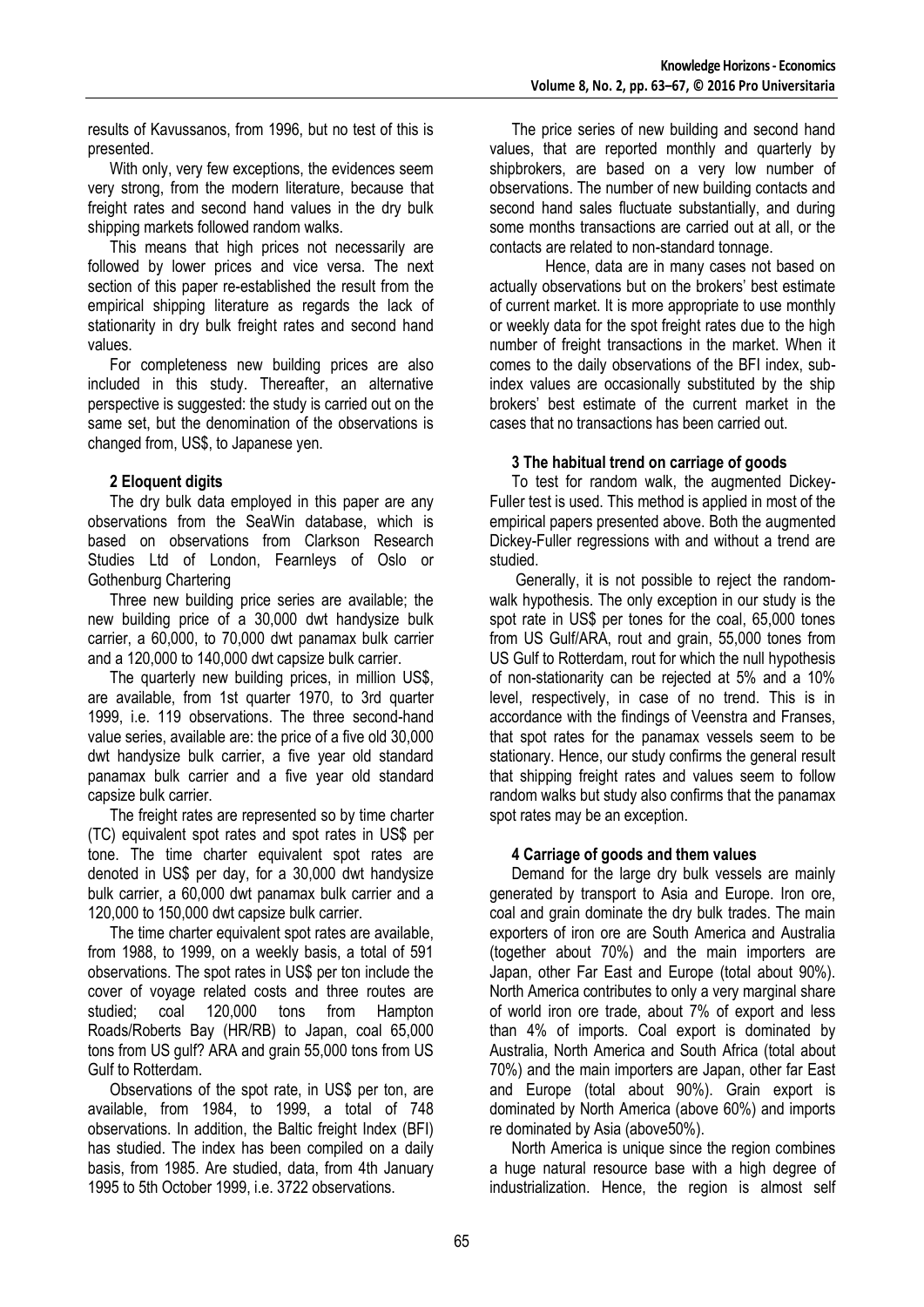sufficient as regards commodities transported in dry bulk vessels and is therefore close to independent of dry bulk shipping services for imports. However, dry bulk vessels are used for exporting coal, grain and some other commodities like forest products, from North America. Japan, on the other hand, is totally dependent on the dry bulk fleet for importing almost any commodity used by the domestic industry.

In the early 1970's European yards were still major players in the market for bulk carrier construction, but for most of the period studied here Japan has dominated the international market. Due to a continuous improvement in efficiency, Japan has been able to keep its large market shares despite rising wages. Today, also South Korea and China are major suppliers of bulk tonnage in addition to Japan. Europe has a very minor role in this market and the USA has not constructed large bulk vessels for free international trade for decades.

Both from a demand for shipping services and from a ship building perspective Japan is major player in dry bulk market, and in an over-all perspective, Japan together the rest of Asia, is most probable more important for the dry bulk market than the USA. Most transactions in international shipping are, however, carried out in US\$. On the other hand, if the fundamentals in dry bulk shipping, both regards demand for shipping services and the construction of new capacity, are mainly influenced by Asia in general and Japan in particular, then an Japanese yen, perspective may be more appropriate when studying the log run relations in the dry bulk markets than usually US\$ perspective.

Below the unit root analyses are repeated but all observations of new building prices, second hand values and freight rates are converted from US\$ to a Japanese yen denomination, using each periods' end Yen/US\$ exchange rate.

By changing the denomination of the data from US\$ to Japanese yen the dry bulk freight rates seem to be stationary. Time charter equivalent spot rates for panamax and handysize dry bulk carrier seem to be stationary around a trend, i.e. trend-reverting. The trend seem to be slightly downward, as we should expect from gradual improved efficiency in a close to perfectly competitive market. The freight rates, measured in yen per ton, for 65,000 tons of coal and 55,000 tons of grain, i.e. panamax lots, seem to be stationary, maybe a slight downward trend. For time charter equivalent capsize spot rates we cannot rule out the random walk hypothesis, even from the yen perspective. The freight rate in this market seems to be more volatile than the freight rates in the market for the smaller dry bulk vessels. The number of capsize vessels is much lower than the number of panamax and handysize vessels

and long-term contracts are more frequent. Hence, the capsize spot market may be more exposed to shortterm market imbalances than the markets for smaller vessels. This may explain the lack of structure in capsize freight rates. However, at a 10% level the yen per tone freight rate of 120,000 tons of coal, i.e. a capsize lot, seems to be stationary.

The BFI in this data set, is a combination of capsize, panamax and handysize freight rates and of US\$ per ton freight rates and short time charter freight rates. At a 5% level of significance the random walk hypothesis can be rejected for the BFI. Hence, the stationarity result for the BFI is not as strong as for the panamax and handysize freight rates but stronger than for the capsize.

For the newbuilding and second hand values we cannot reject the random walk hypothesis when values are measured in Japanese yen. The only exceptions are the capsize and panamax values at a 10% level of significance. The second hand market does not directly influence the total transport capacity or the utilization of the existing capacity, as the new building and freight market fundamentals, which to such a large extent are governed by the development in the Asian economies. The main asset players in the bulk markets are independent owners in Europe, especially Greek shipowners. Traditionally, they have a US \$, or local currency, perspective on their investments. Nevertheless, in the long run second hand values should follow a pattern consistent with the trend in new building values and freight rates. A five-year-old vessel, like in the available data, may for another 15 to 25 years, and therefore, the value of the vessel is in most cases heavily influenced by new building prices. From the unit root tests, it seems as if the new building prices follow a random walk whereas the freight rates are stationary. Hence, it seems reasonable that there are only weak indications of stationarity in second hand values.

# **Conclusions**

By changing the perspective, from US \$, to Japanese yen, freight rates in the dry bulk shipping industry seem to be stationary. These results apply to all "deep sea" dry bulk vessels sizes, i.e. handysize and panamax vessels. Hence, the empirical result confirms what traditional models of the shipping markets suggest. That is, high freight rates trigger increased supply via new building and increased utilization of existing tonnage and low freight rates trigger reduced supply via lay-up and scrapping of vessels. Therefore, freight rates are mean revering.

The dry bulk shipping markets are, mainly, influenced by Asia, both as regards demand for shipping services but and ship construction. Non-Asian